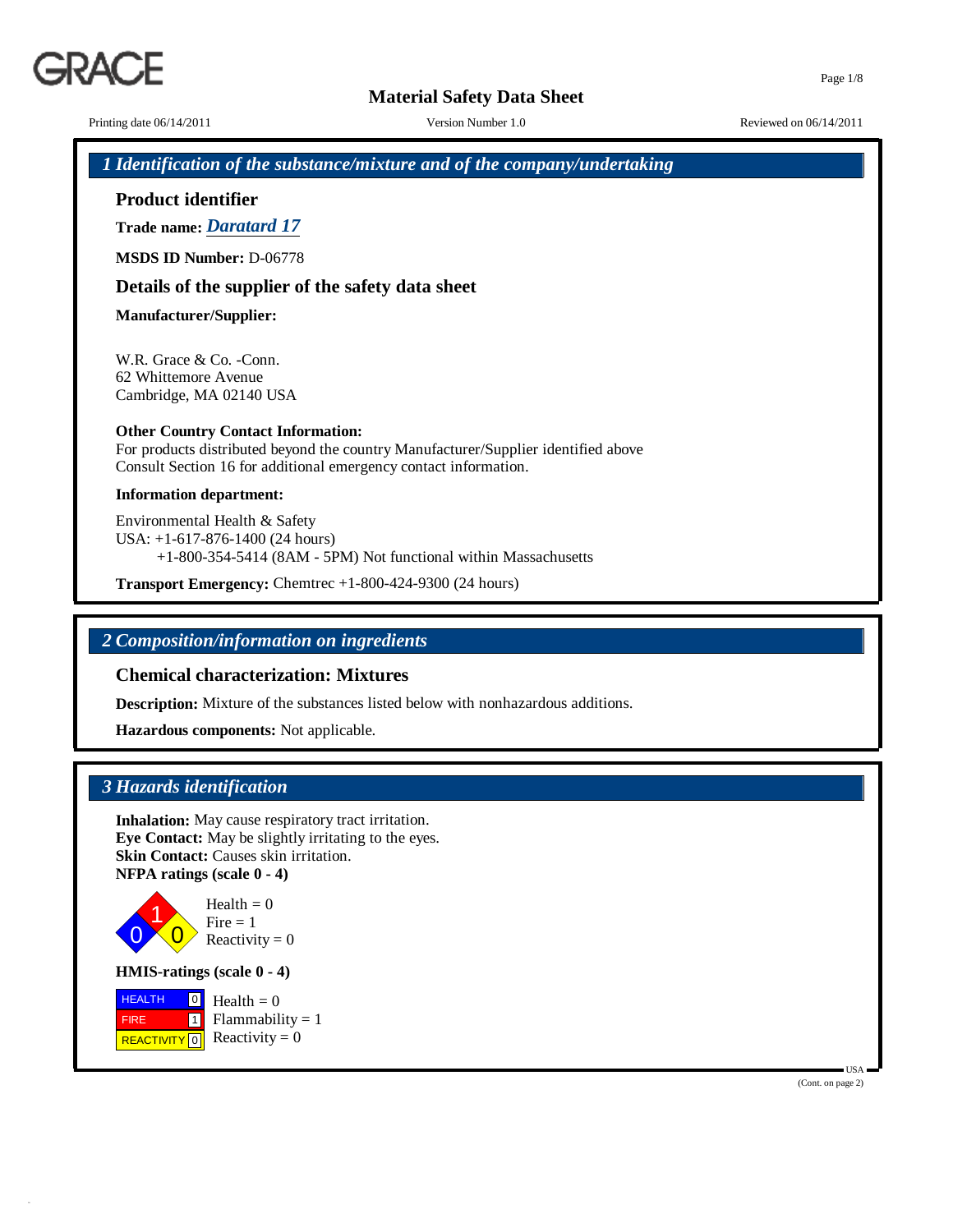(Cont. from page 1)

## **Material Safety Data Sheet**

Printing date  $06/14/2011$  Version Number 1.0 Reviewed on  $06/14/2011$ 

### **Trade name:** *Daratard 17*

*4 First aid measures*

## **General information:**

No special measures required.

**After skin contact:** If skin irritation continues, consult a doctor.

**After eye contact:** Rinse opened eye for several minutes under running water.

**After swallowing:** Do not induce vomiting; immediately call for medical help.

### *5 Firefighting measures*

#### **Suitable extinguishing agents:**

CO2, extinguishing powder or water spray. Fight larger fires with water spray or alcohol resistant foam.

**Special hazards arising from the substance or mixture** No further relevant information available.

**Additional information** Collect contaminated fire fighting water separately. It must not enter the sewage system.

### *6 Accidental release measures*

### **Personal precautions, protective equipment and emergency procedures**

Wear protective equipment. Keep unprotected persons away.

#### **Methods and material for containment and cleaning up:**

Contain and/or absorb spill with inert material (i.e. sand, vermiculite) then place in a suitable container.

Sweep up spilled product into receptacles.

#### **Reference to other sections**

See Section 7 for information on safe handling.

See Section 8 for information on personal protection equipment.

See Section 13 for disposal information.

## *7 Handling and storage*

### **Handling:**

**Precautions for safe handling**

Open and handle receptacle with care.

(Cont. on page 3)

USA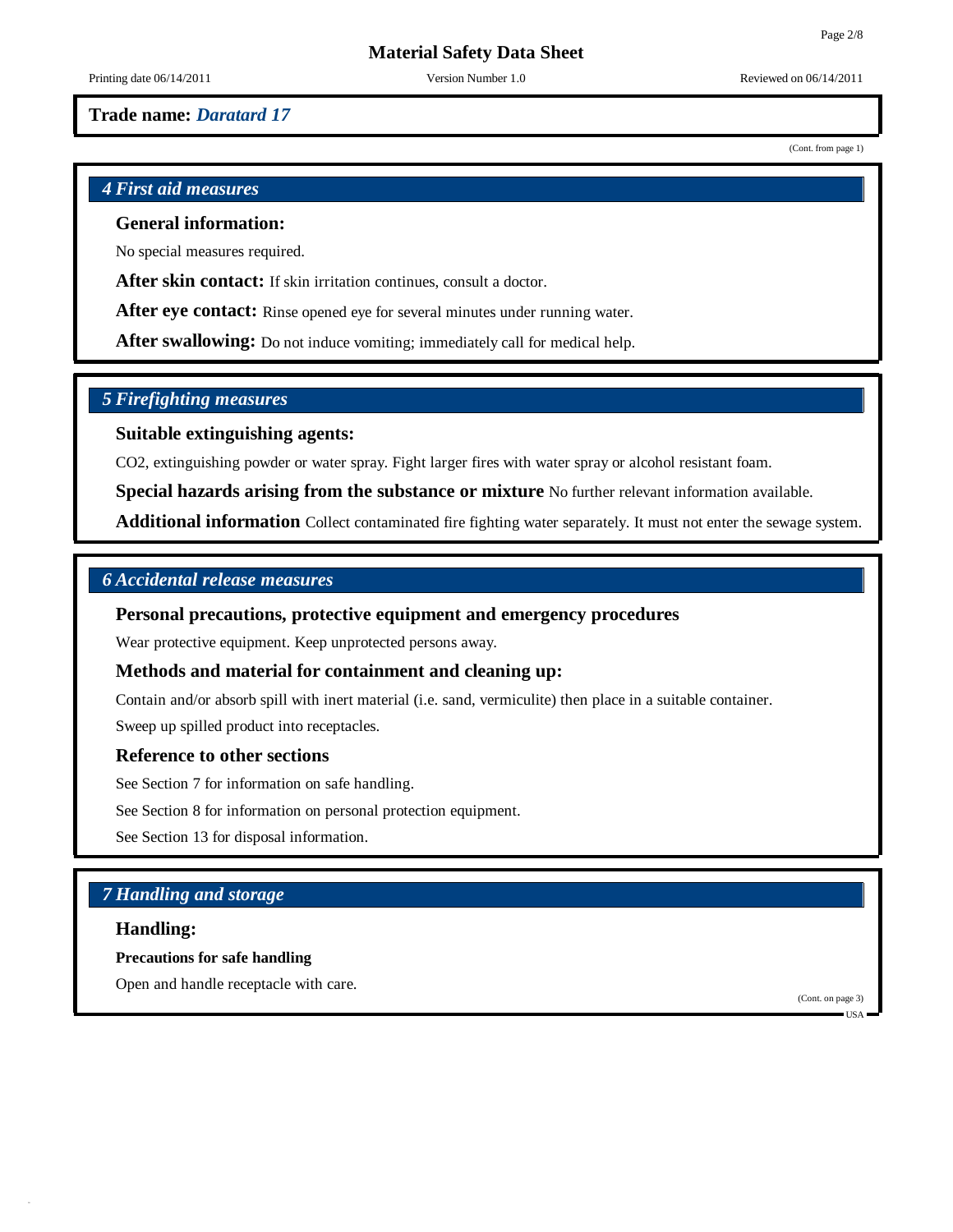Printing date  $06/14/2011$  Version Number 1.0 Reviewed on  $06/14/2011$ 

(Cont. from page 2)

Page 3/8

## **Trade name:** *Daratard 17*

Avoid contact with eyes, skin and clothing. Do not take internally. Practice good personal hygiene to avoid ingestion. Use only with adequate ventilation. Wash clothing before reuse. FOR PROFESSIONAL USE ONLY. KEEP OUT OF CHILDREN'S REACH.

#### **Information about protection against explosions and fires:**

Empty containers may retain hazardous residue, both liquid and vapor.

#### **Storage:**

**Information about storage in one common storage facility:** No special measures required.

**Further information about storage conditions:** Keep receptacle tightly sealed.

**Specific end use(s)** No further relevant information available.

## *8 Exposure controls/personal protection*

**Additional information about design of technical systems:** No further data; see item 7.

#### **Components with limit values that require monitoring at the workplace:**

The product does not contain any relevant quantities of materials with critical values that have to be monitored at the workplace.

**Additional information:** The lists that were valid during the creation were used as basis.

#### **Personal protective equipment:**

**General protective and hygienic measures:** Avoid contact with the eyes and skin.

#### **Breathing equipment:**

Respiratory protection is not normally required. However, a chemical cartridge respirator with organic vapor cartridge and a prefilter for dusts/mists is required at or above the applicable exposure limits (consult exposure guidelines). If no limits exist, use an approved respirator whenever a vapor or mist is generated or if respiratory irritation occurs. Supplied air respirator (SCBA) is required at exposure levels above the capabilities of a chemical cartridge respirator.

#### **Protection of hands:**

Gloves should be worn to prevent skin contact and should be impermeable and resistant to the product. Rubber or other impervious gloves should be worn to prevent skin contact.

#### **Material of gloves**

Gloves should be impermeable and resistant to the product. Selection of material should be considered before use.

#### **Eye protection:**



Safety glasses with side shield protection.

(Cont. on page 4)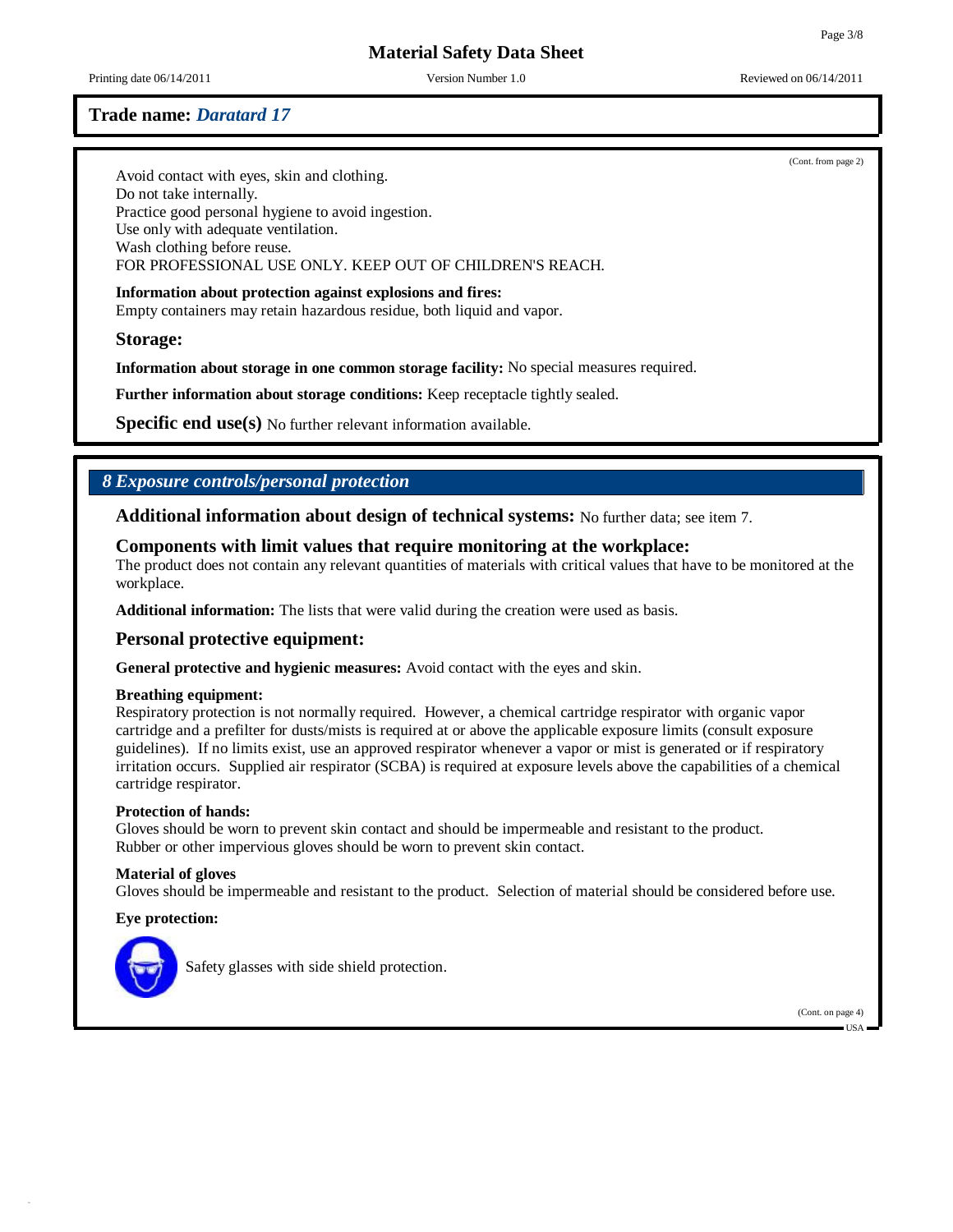(Cont. from page 3)

# **Material Safety Data Sheet**

Printing date  $06/14/2011$  Version Number 1.0 Reviewed on  $06/14/2011$ 

# **Trade name:** *Daratard 17*

A face shield should also be worn if there is potential exposure to splash or spray.

**Body protection:** Protective work clothing

| 9 Physical and chemical properties                                         |                                               |
|----------------------------------------------------------------------------|-----------------------------------------------|
| <b>General Information</b>                                                 |                                               |
| Appearance:                                                                |                                               |
| Form:                                                                      | Liquid                                        |
| Color:                                                                     | According to product specification            |
| Odor:                                                                      | Characteristic                                |
| <b>Odour threshold:</b>                                                    | Not determined.                               |
| pH-value:                                                                  | ~1                                            |
| <b>Change in condition</b>                                                 |                                               |
| <b>Melting point/Melting range:</b>                                        | Undetermined.                                 |
| <b>Flash point:</b>                                                        | $100^{\circ}$ C (212 °F)                      |
| <b>Flammability (solid, gaseous):</b>                                      | Not applicable.                               |
| <b>Decomposition temperature:</b>                                          | Not determined.                               |
| Auto igniting:                                                             | Product is not selfigniting.                  |
| Danger of explosion:                                                       | Product does not present an explosion hazard. |
| <b>Explosion limits:</b>                                                   |                                               |
| Lower:                                                                     | Not determined.                               |
| <b>Upper:</b>                                                              | Not determined.                               |
| <b>VOC Content (max):</b>                                                  | Not determined.                               |
| Vapor pressure:                                                            | Not determined.                               |
| Density:                                                                   | Not determined.                               |
| <b>Vapour density</b>                                                      | Not determined.                               |
| <b>Evaporation rate</b>                                                    | Not determined.                               |
| Solubility in / Miscibility with                                           |                                               |
| <b>Supering Segregation coefficient (n-octonol/water):</b> Not determined. |                                               |
| <b>Viscosity:</b>                                                          |                                               |
| Dynamic:                                                                   | Not determined.                               |
| <b>Kinematic:</b>                                                          | Not determined.                               |
| <b>Other information</b>                                                   | No further relevant information available.    |

USA (Cont. on page 5)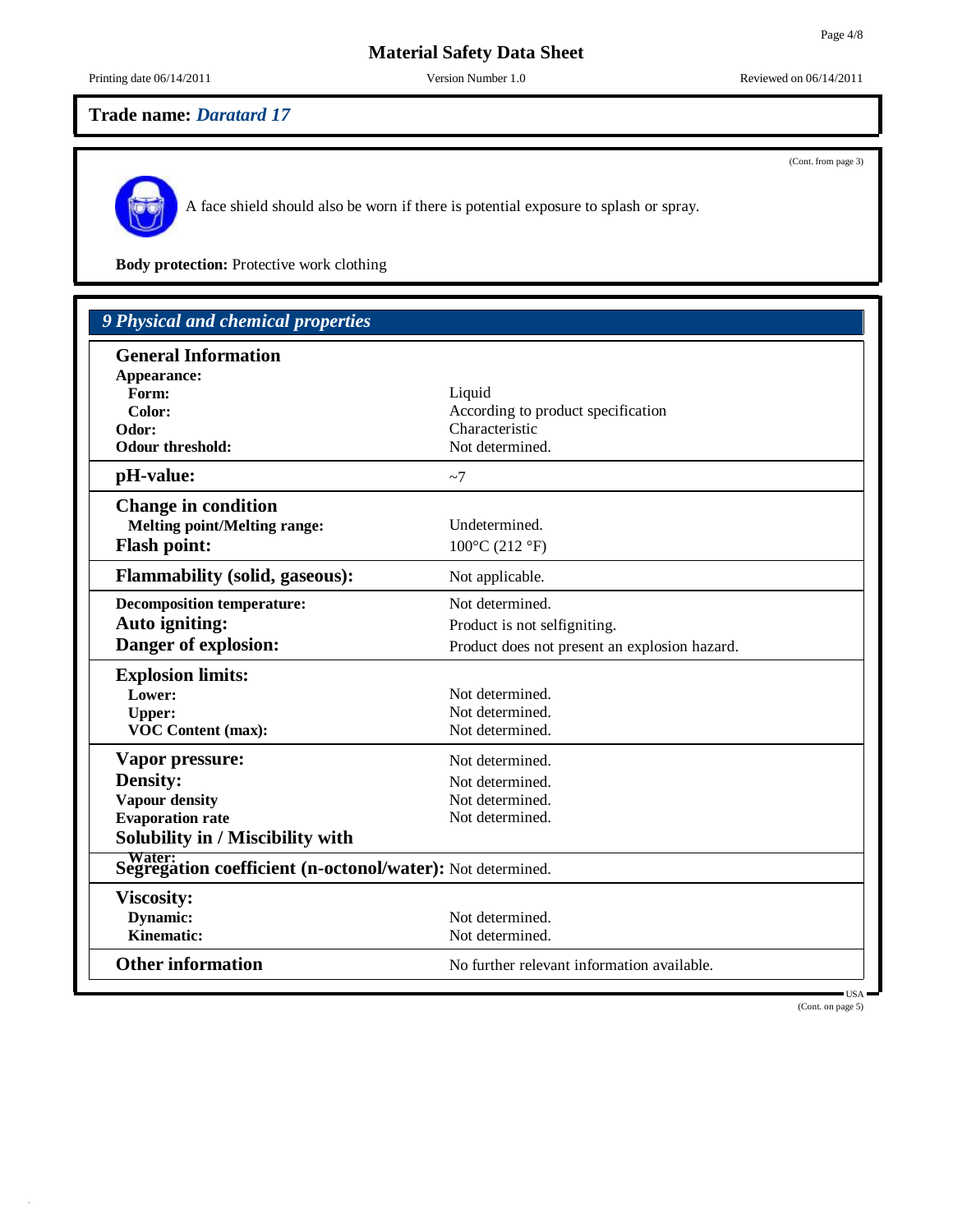(Cont. from page 4)

# **Material Safety Data Sheet**

Printing date  $06/14/2011$  Version Number 1.0 Reviewed on  $06/14/2011$ 

**Trade name:** *Daratard 17*

*10 Stability and reactivity*

**Thermal decomposition:** No decomposition if used according to specifications.

**Incompatible materials:** No further relevant information available.

**Hazardous decomposition products:** Carbon monoxide and carbon dioxide

**Additional information:** See section 7 for information on handling, storage and conditions to be avoided.

## *11 Toxicological information*

**Acute toxicity:**

**Primary irritant effect:**

**on the eye:** May be irritating to the eyes.

**Additional toxicological information:**

The product is not subject to classification according to internally approved calculation methods for preparations:

## *12 Ecological information*

**Acquatic toxicity:** No further relevant information available.

**Persistence and degradability** No further relevant information available.

**Behavior in environmental systems:**

**Bioaccumulative potential** No further relevant information available.

### **Additional ecological information:**

**General notes:**

Do not allow undiluted product or large quantities of it to reach ground water, water course or sewage system.

Slightly hazardous for water

## *13 Disposal considerations*

**Waste treatment methods** Comply with Federal, State and local regulations.

**Recommendation:**



Must not be disposed of together with household garbage. Do not allow product to reach sewage system.

(Cont. on page 6)

USA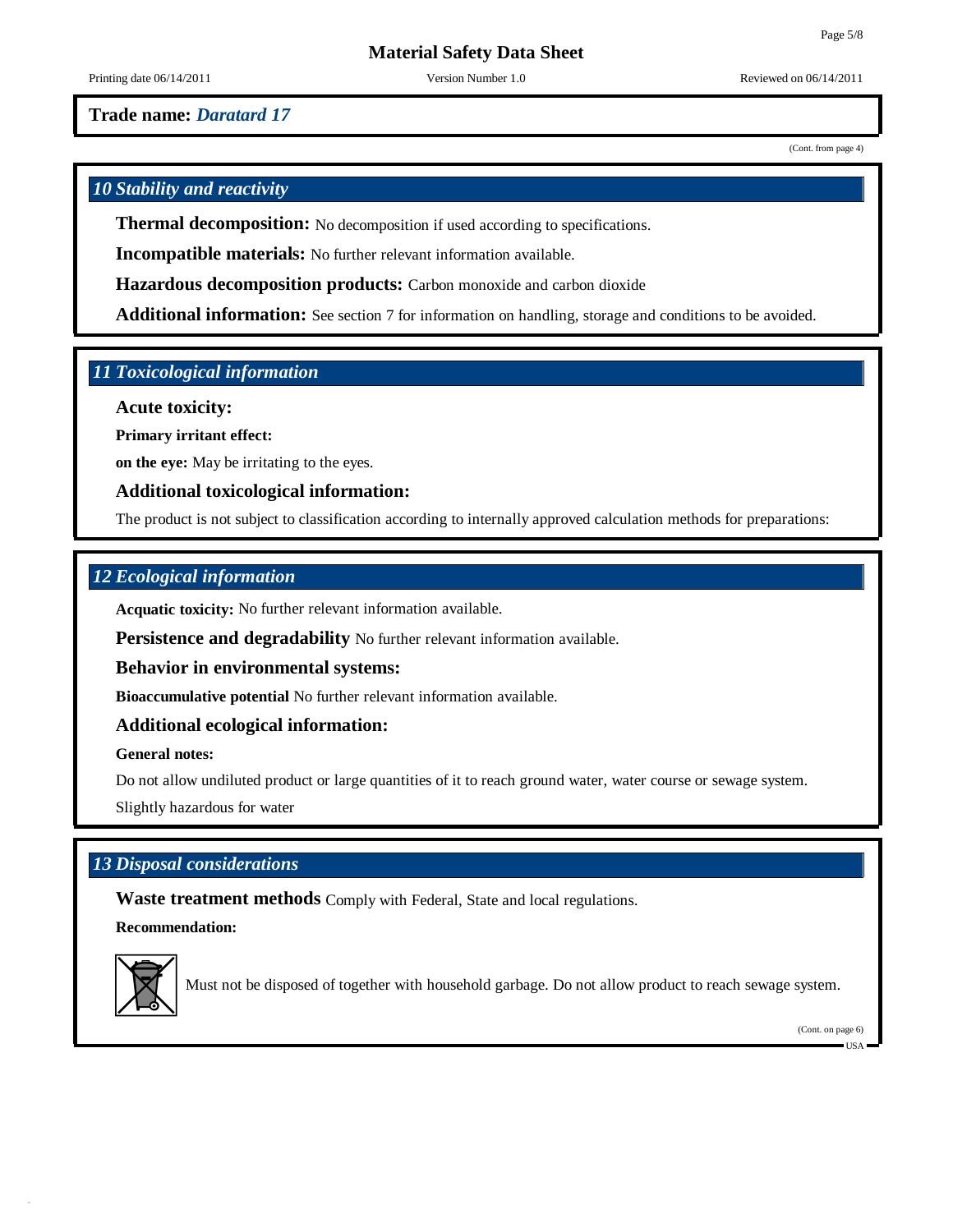Printing date  $06/14/2011$  Version Number 1.0 Reviewed on  $06/14/2011$ 

**Trade name:** *Daratard 17*

(Cont. from page 5)

### **Uncleaned packagings:**

**Recommendation:** Disposal must be made according to official regulations.

## *14 Transport information*

**DOT regulations: Hazard class:** - **Remarks:** Not Regulated.

## **Land Transport ADR/RID (cross-border):**

**ADR/RID class:** - **Remarks:** Not Regulated.

**Inland shipping ADN: ADN/R Class:** -

**Maritime Transport IMDG: IMDG Class:** - **Marine pollutant:** No **Remarks:** Not Regulated.

# **Air Transport ICAO-TI and IATA-DGR: ICAO/IATA Class:** -

**Remarks:** Not Regulated.

## *15 Regulatory information*

**SARA (Superfund Amendments and Reauthorization Act)**

**Section 302/304 (extremely hazardous substances):**

None of the ingredients is listed.

**Section 313 Reportable Ingredients (Chemicals present below reporting threshold are exempt):**

None of the ingredients is listed.

#### **SARA Section 312/Tier I & II Hazardard Catagories:**

Health Immediate (acute) No Health Delayed (chronic) No Flammable No Reactive No Pressure No

#### **National Chemical Inventory Status**

**TSCA (Toxic Substances Control Act - United States):**

All ingredients are listed or exempt from listing unless otherwise noted below.

**Remarks:**

## **CEPA (Canadian DSL):**

All ingredients are listed or exempt from listing unless otherwise noted below.

 $(Cont. on pag)$ 

 $IISA$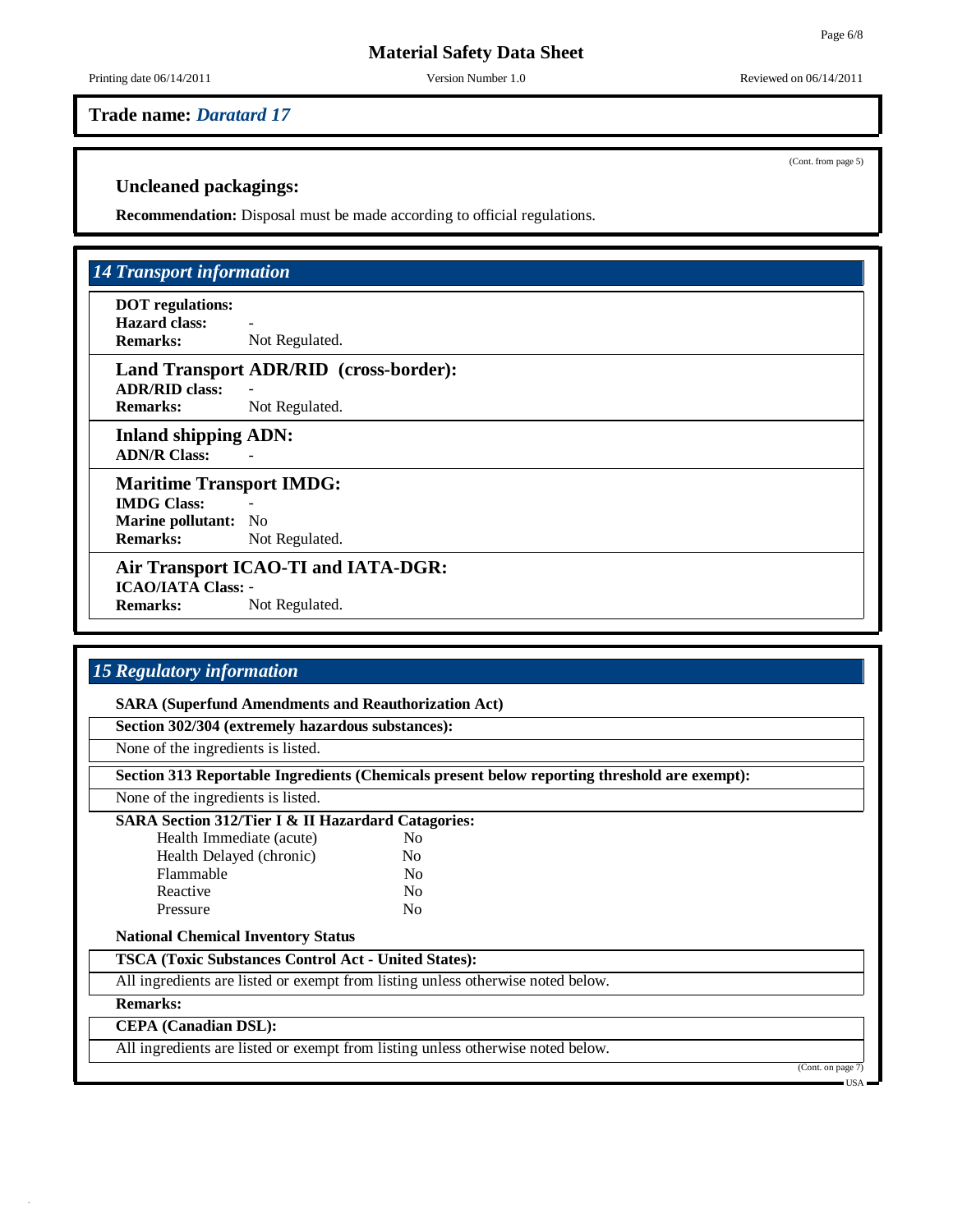Printing date  $06/14/2011$  Version Number 1.0 Reviewed on  $06/14/2011$ 

### **Trade name:** *Daratard 17*

(Cont. from page 6)

|  | <b>California Proposition 65</b> |  |
|--|----------------------------------|--|
|--|----------------------------------|--|

**Chemicals known to cause cancer:**

None of the ingredients is listed.

**Chemicals known to cause reproductive toxicity for females:**

None of the ingredients is listed.

**Chemicals known to cause reproductive toxicity for males:**

None of the ingredients is listed.

**Chemicals known to cause developmental toxicity:**

None of the ingredients is listed.

#### **Carcinogenicity Categories**

**EPA (Environmental Protection Agency)**

None of the ingredients is listed.

**IARC (International Agency for Research on Cancer) Human Carcinogenicity: Group 1- Positive, Group 2A- Probable, Group 2B- Possible, Group 3- Not Classifiable**

None of the ingredients is listed.

**NTP (National Toxicology Program)**

**K–Known to be carcinogenic, R–May reasonably be anticipated to be carcinogenic**

None of the ingredients is listed.

**TLV-ACGIH (THE American Conference of Governmental Industrial Hygienists)**

**Human Carcinogen - A1 Confirmed, A2 Suspected, A3 Unknown Relevance, A4 Not Classifiable**

None of the ingredients is listed.

**NIOSH-Cancer (National Institute for Occupational Safety and Health)**

None of the ingredients is listed.

**OSHA-Cancer (Occupational Safety & Health Administration)**

None of the ingredients is listed.

**Volatile Organic Compounds (VOC) reported per the Emission Standards for Architectural Coatings:** If no g/L value is provided this product is not subject to above standard.

**European EINECS**

Inventory listing could not be confirmed for one or more substances.

**Philippines Inventory of Chemicals and Chemical Substances PICCS**

Inventory listing could not be confirmed for one or more substances.

**Inventory of Existing Chemical Substances manufactured or imported in China IECSC**

All ingredients are listed.

**Australian Inventory of Chemical Substances AICS**

Inventory listing could not be confirmed for one or more substances.

**Existing and New Chemical Substance List ENCS**

Inventory listing could not be confirmed for one or more substances.

**Korean Existing Chemical Inventory**

All ingredients are listed.

(Cont. on page